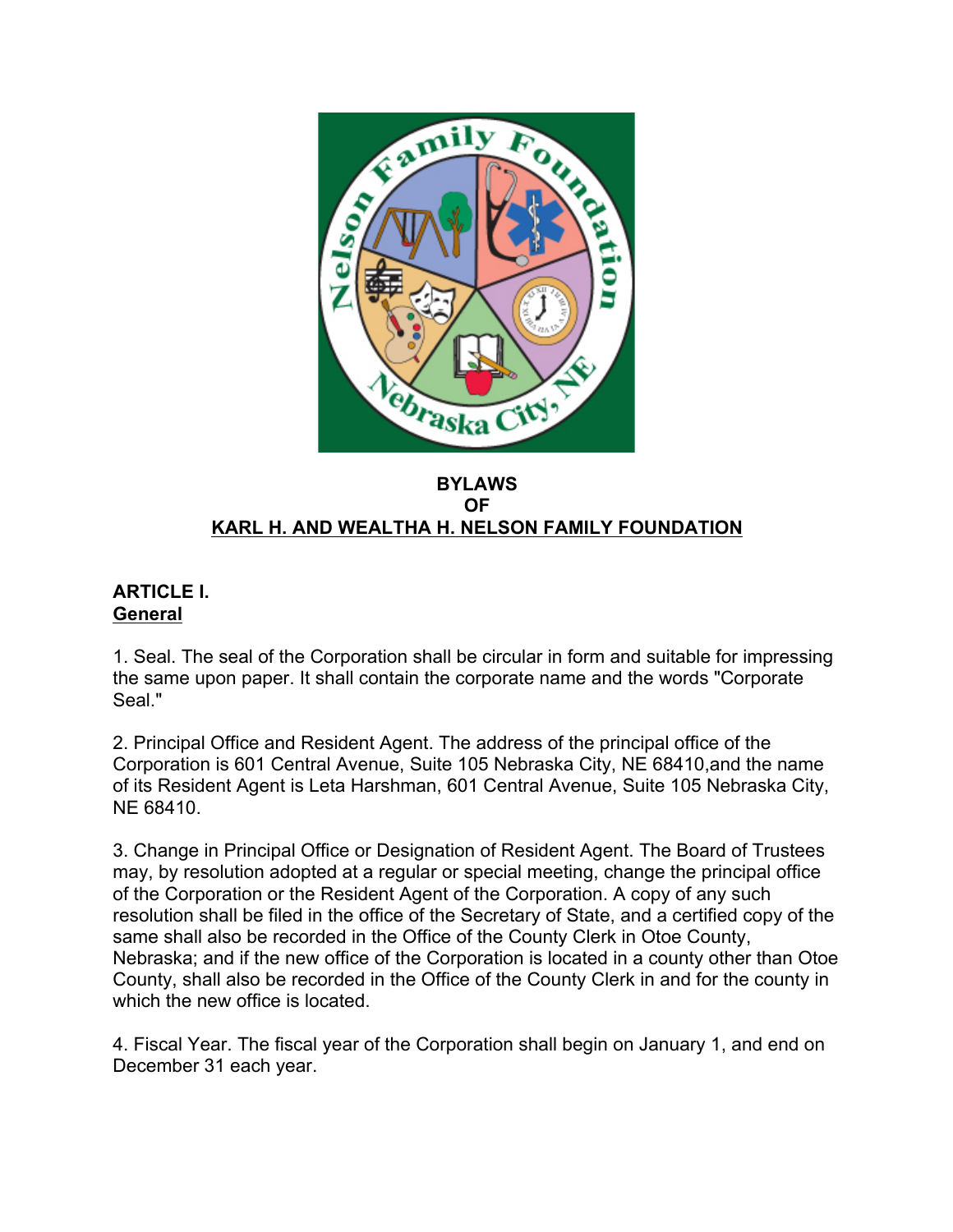### **ARTICLE II. Meetings of Board of Trustees**

1. Place of Meetings. All meetings of the Board of Trustees of the Corporation shall be held at such place within or without the State of Nebraska, as may be specified in the respective notices or waivers of notices thereof, and if no place of meeting is specified in the notice, the meeting shall be held at the principal office of the Corporation.

2. Time of Meetings. The annual meeting of the Board of Trustees shall be held at 9:00 o'clock A.M. on the first Monday of October each year.

3. Special Meetings. Special meetings of the Board of Trustees may be called by the President or by the Vice President or by a majority of the Board of Trustees by giving notice of such meetings in the manner herein provided.

4. Notice of Meetings. A written or printed notice stating the place, date and hour of the meeting, and in case of a special meeting, the purpose or purposes for which the meeting is called, shall be delivered or mailed by the Secretary or by the officers or persons calling the meeting to each trustee at such address as appears upon the records of the Corporation for such trustee at least ten (10) days before the date of the meeting. Notice of any such meeting may be waived in writing by any trustee if the waiver sets forth in reasonable detail the purpose or purposes for which the meeting is called and the time and place thereof.

5. Address of Trustees. The address of any trustee appearing upon the records of the Corporation shall be deemed to be the latest address of such trustee.

6. Voting at Meetings. Subject to any other provisions herein, or by operation of law, in respect to the vote that shall be required for a specified action, a majority of the trustees shall constitute a quorum at any meeting, and a majority vote of the trustees present at a meeting shall be the act of the Board of Trustees. A trustee who is present at a meeting at which action on any corporate matter is taken shall be conclusively presumed to have assented to the action taken, unless his/her dissent shall be affirmatively stated by him/her at or before the adjournment of such meeting (in which event the fact of such dissent shall be entered by the Secretary of the meeting in the minutes of the meeting), or unless he/she shall forward such dissent by registered mail to the Secretary of the Corporation immediately after the adjournment of the meeting. The right of dissent, as herein provided, shall not be available in respect of any matter acted upon at any meeting to a trustee who voted at the meeting in favor of such matter and did not change his/her vote prior to the time that the result of the vote on such matter was announced by the Chairman of the meeting.

7. Number of Trustees and Their Selection. Trustees shall be elected at the annual meeting of the Board of Trustees and shall hold office for the succeeding year and until their successors are elected. Trustees may be removed at any time with or without cause by affirmative vote of the majority of the Board of Trustees at any meeting called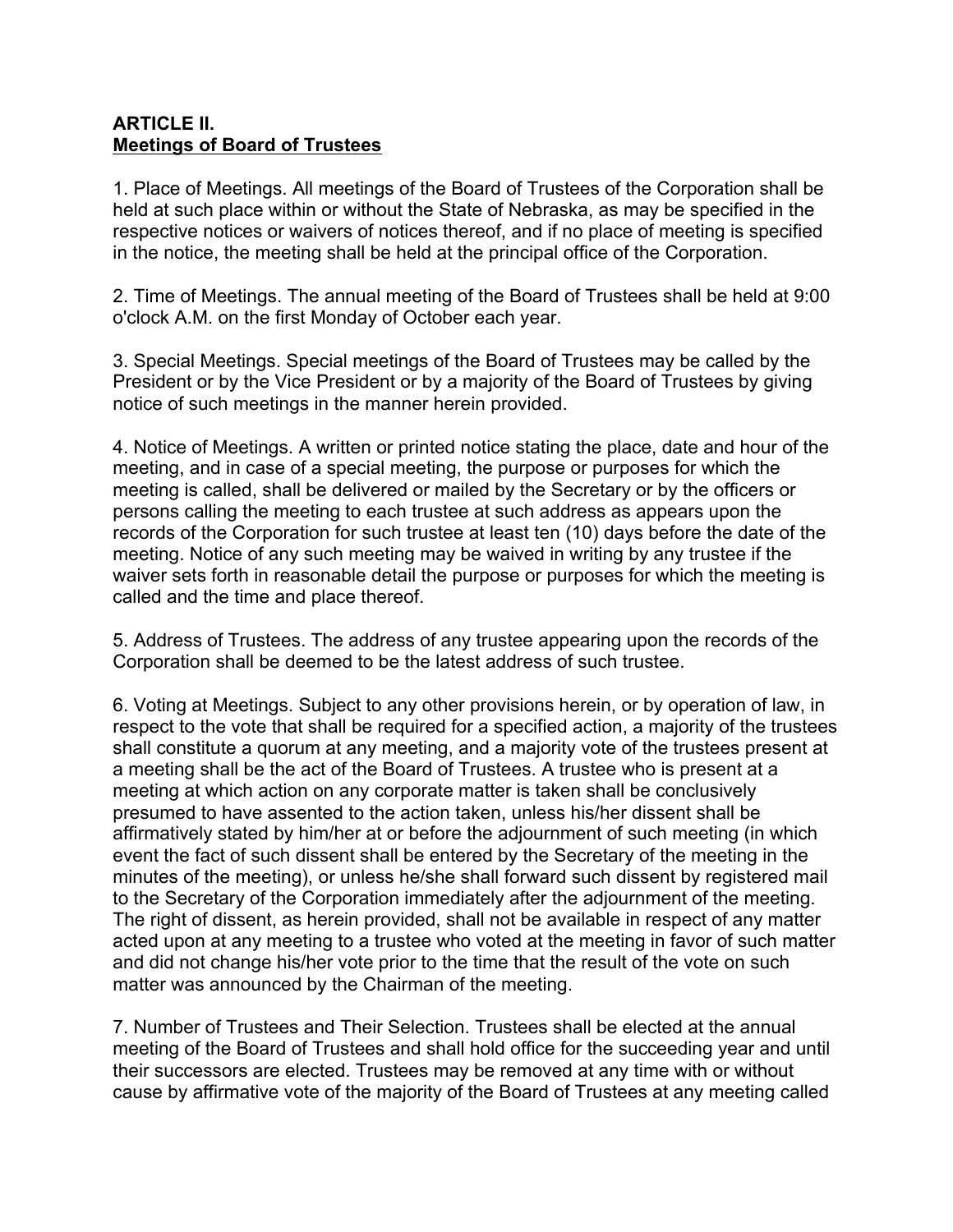for that purpose. Any vacancy occurring at any time in the Board of Trustees shall be filled by a majority vote of the trustees present at any special meeting called for the purpose of filling such vacancy. The number of trustees shall be at least five but not greater than nine.

8. Powers of Trustees. The Board of Trustees shall exercise all of the powers of the Corporation, subject to the restrictions imposed by law, by Articles of Incorporation, and by this code of Bylaws.

9. Order of Business. The order of business at any meeting of the Board of Trustees shall be as follows:

- a. Proof of due notice of the meeting.
- b. Call of roll.
- c. Reading and disposal of any unapproved minutes.
- d. Annual or special reports of officers and committees.
- e. Unfinished business.
- f. New business.
- g. Election of trustees at the annual meeting or at any special meeting, if called for.
- h. Adjournment.

### **ARTICLE III. Officers**

1. Number. The officers of the Corporation shall consist of a President, Vice President, Second Vice President, Secretary and Treasurer. Any two offices may be held by the same person.

2. Election, Term of Office and Qualification. The officers shall be chosen annually by the Board of Trustees. Each officer shall hold office until his/her successor is chosen and qualified, or until his/her death, or until he/she shall have resigned or shall have been removed in the manner hereinafter provided.

3. Removal. Any officer may be removed either with or without cause at any time by a vote of the majority of the Board of Trustees attending a special meeting called for that purpose.

4. Resignation. Any officer may resign at any time by giving written notice to the Board of Trustees or to the President or Secretary of the Corporation. Such resignation shall take effect at the time specified therein, and unless otherwise specified therein, the acceptance of such resignation shall not be necessary to make it effective.

5. Vacancies. Any vacancy in any office because of death, resignation, removal or any other cause shall be filled for the unexpired portion of the term in the manner prescribed in these Bylaws for election or appointment of such office.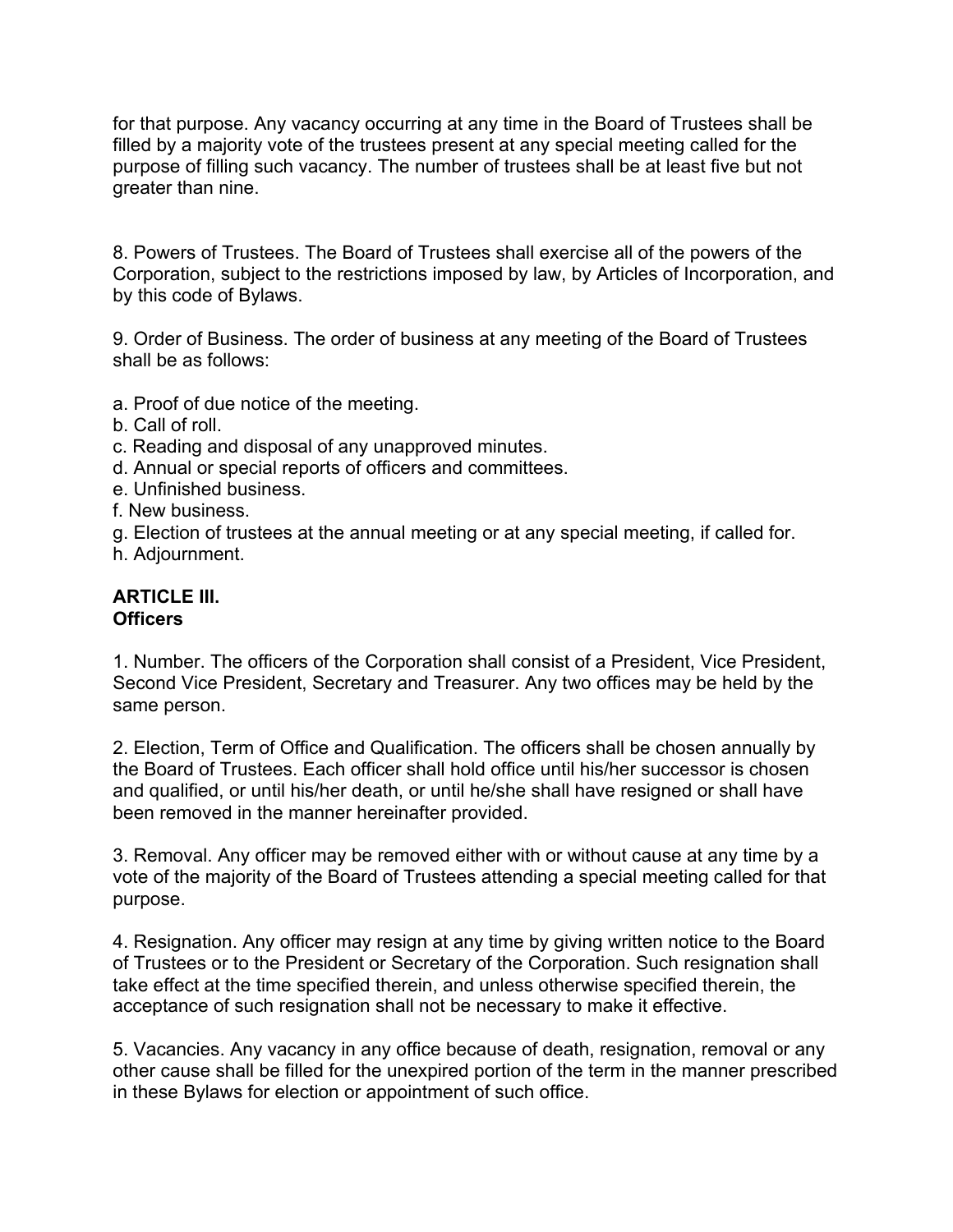6. President. The President shall preside at all meetings of the Board of Trustees and shall, in general, perform all duties of chairing such meeting and such other duties as may, from time to time, be assigned to him/her by the Board of Trustees. The President shall have active executive management of the operation of the Corporation, subject, however, to the control of the Board of Trustees. He or she shall, in general, perform all duties incident to the office of President, and such other duties as from time to time may be assigned to him/her by the Board of Trustees.

7. Vice President. The Vice President shall have such powers to perform such duties as the Board of Trustees may from time to time prescribe, or as the President may from time to time delegate to him/her. At the request of the President, the Vice President may, in case of the absence or inability to act of the President, temporarily act in the President's place. In the case of the death of the President, or in case of the absence or inability to act, without having designated a Vice President to act temporarily in his/her place, the Vice President shall perform the duties of the President unless otherwise directed by the Board of Trustees.

8. Second Vice President. The Second Vice President shall have such powers to perform such duties as the Board of Trustees may from time to time prescribe or as the President may from time to time delegate to him/her. At the request of the President, the Second Vice President in case of the absence or inability to act of the President and Vice-President, temporarily act in the President's place. The Second Vice President shall be a resident of Otoe County, Nebraska.

9. Secretary. The Secretary shall keep, or cause to be kept in books provided for the purpose, the minutes of the meetings of the Board of Trustees, shall see that all notices are duly given in accordance with the provision of the Articles of Incorporation, the Bylaws and the laws of the State of Nebraska, shall be custodian of the records and of the seal of the Corporation, and shall see that the seal is affixed to all documents, the execution of which on behalf of the Corporation under its seal is duly authorized in accordance with the provisions of this code of Bylaws, and in general shall perform all duties incident to the office of Secretary, and such other duties as may from time to time be assigned to him/her by the Board of Trustees or by the President.

10. Treasurer. The Treasurer shall be the financial officer of the Corporation, and shall have charge and custody of and be responsible for all funds of the Corporation, and deposit all such funds in the name of the Corporation in such banks, trust companies or other depositories as shall be selected by the Board of Trustees. He shall receive and give receipts for moneys due and payable to the Corporation from any source whatsoever, and, in general, shall perform all of the duties incident to the office of Treasurer, and such other duties as may from time to time be assigned to him/her by the Board of Trustees or by the President.

**ARTICLE IV. Special Corporate Acts**